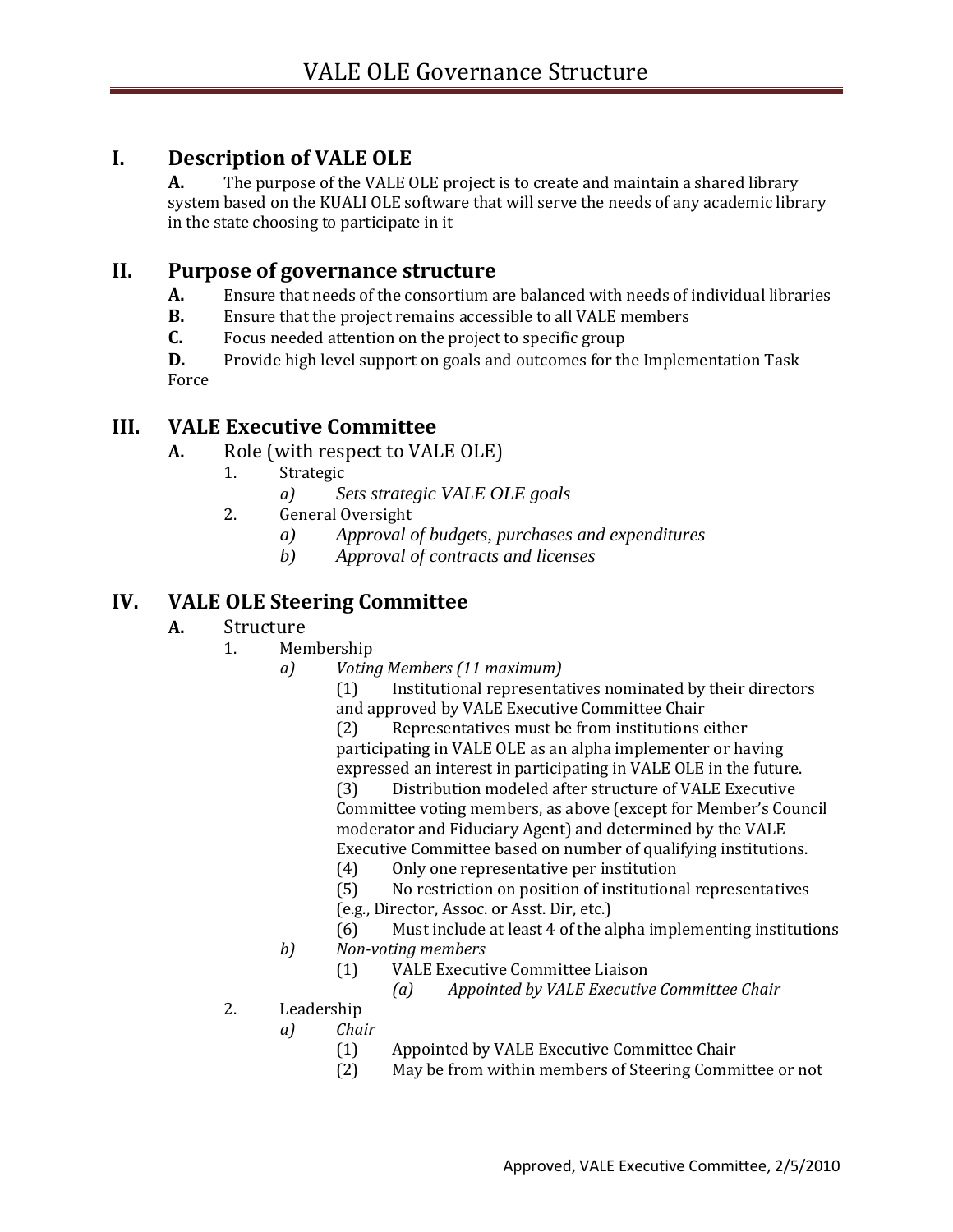### **B.** Role

- 1. Ongoing tactical responsibility for the overall VALE OLE project
	- *a) Creates and manages VALE OLE budget.*
	- *b) Develops & recommends business model*
	- *c) Develops system user policies*
	- *d) Coordinates contracts and/or hiring*

2. Delegates specific tasks and responsibilities as needed to other groups, most often the VALE OLE Implementation Taskforce

# **V. VALE OLE Implementation Taskforce**

### **A.** Structure

1. This group will have a limited lifespan. After the initial phase of the VALE OLE project is completed, at a time recommended by the Steering Committee and approved by the VALE Executive Committee, this group will cease to exist. Its role will be carried out by the VALE OLE Technical Subcommittee (see below)

- 2. Membership
	- *a) Voting members*

(1) Institutional representatives from alpha-implementing institutions\*, appointed by their directors and approved by VALE Executive Committee Chair

- (2) Only one representative per institution
- (3) Maximum of 5 members

(4) If there are more than 5 alpha implementers, the VALE Executive Committee will appoint institutions to participate in the Task Force, if possible selecting them to represent different ILSs and ERPSs

- (5) Restricted to Systems Librarians or their equivalents
- *b) Non-voting members*
	- (1) Recruited as necessary to help Task Force carry out its role
	- (2) May include multiple representatives from one institution
- 3. Leadership
	- *a) Chair*
		- (1) Appointed by VALE Executive Committee Chair
- **B.** Role

1. Charged by the VALE OLE Steering Committee with investigating specific issues, devising specifications, and operationalizing the policies developed by the VALE OLE Steering Committee including but not limited to software, hardware, and networking, as they relate to:

*a) Functioning of the VALE OLE* 

*b) Migration of institutional data from existing individual ILS to VALE OLE*

- 2. Carry out charge and return recommendations to the Steering Committee
- 3. Suggest issues to be investigated to Steering Committee

4. May delegate specific or individual tasks to other groups as needed

- **C.** \*Minimum Requirements for Alpha Implementers
	- 1. Must have LDAP

2. Must contribute 20% of technical person's time (e.g., Head of Library Systems or Information Systems)